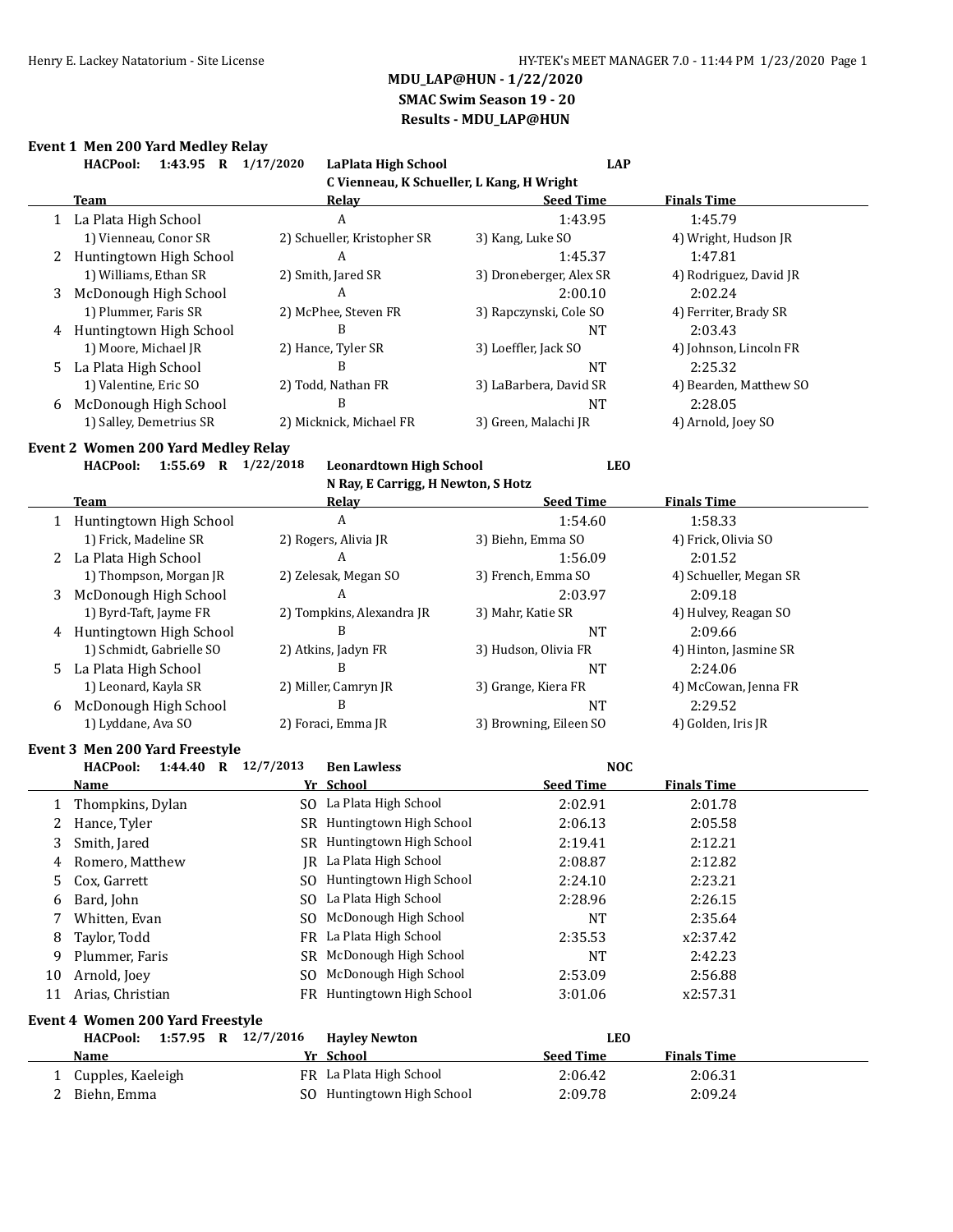### **(Event 4 Women 200 Yard Freestyle)**

|    | <b>Name</b>       | Yr School                         | <b>Seed Time</b> | <b>Finals Time</b> |
|----|-------------------|-----------------------------------|------------------|--------------------|
| 3  | Cost, Isabella    | FR Huntingtown High School        | 2:33.70          | 2:31.79            |
| 4  | Mahr, Katie       | SR McDonough High School          | NT               | 2:32.70            |
| 5. | Miller, Camryn    | JR La Plata High School           | 2:43.55          | 2:42.51            |
| 6  | White, Gabrielle  | <b>IR</b> Huntingtown High School | 2:46.24          | 2:43.73            |
|    | Lyddane, Ava      | SO McDonough High School          | <b>NT</b>        | 2:50.82            |
| 8  | Foraci, Emma      | IR McDonough High School          | NT               | 2:52.20            |
| 9  | Tonnessen, Emily  | FR La Plata High School           | 2:52.28          | 2:52.53            |
| 10 | Hinton, Madison   | FR Huntingtown High School        | 2:56.52          | x2:59.51           |
| 11 | Schmidt, Madeline | FR La Plata High School           | 3:08.92          | x3:15.32           |
|    |                   |                                   |                  |                    |

#### **Event 5 Men 200 Yard IM**

|    | <b>HACPool:</b><br>1:59.33<br>$\mathbf R$ | 1/8/2020<br>Jaydon Cunningham  | NOC              |                    |  |
|----|-------------------------------------------|--------------------------------|------------------|--------------------|--|
|    | Name                                      | Yr School                      | <b>Seed Time</b> | <b>Finals Time</b> |  |
|    | Williams, Ethan                           | SR Huntingtown High School     | 2:00.06          | 2:04.01            |  |
|    | Droneberger, Alex                         | SR Huntingtown High School     | 2:10.53          | 2:11.90            |  |
| 3  | Rapczynski, Cole                          | McDonough High School<br>SO.   | NT               | 2:16.86            |  |
| 4  | Kang, Luke                                | SO La Plata High School        | 2:25.08          | 2:28.58            |  |
|    | 5 Loeffler, Jack                          | Huntingtown High School<br>SO. | 2:43.34          | 2:39.50            |  |
| 6  | Grange, Samuel                            | IR La Plata High School        | 2:41.26          | 2:43.00            |  |
|    | Saunders, Jackson                         | SO La Plata High School        | 2:44.26          | 2:46.63            |  |
| 8  | Micknick, Michael                         | FR McDonough High School       | 2:49.82          | 2:57.68            |  |
| 9  | Vinson, Cameron                           | Huntingtown High School<br>IR  | 2:34.87          | x3:22.91           |  |
| 10 | LaBarbera, David                          | SR La Plata High School        | 3:13.28          | x3:24.14           |  |
|    | Green, Malachi                            | McDonough High School<br>IR.   | NT               | NS                 |  |

### **Event 6 Women 200 Yard IM**

|    | <b>HACPool:</b><br>$2:10.95$ R | 1/4/2019 | <b>Madeline Frick</b>      | <b>HUN</b>       |                    |  |
|----|--------------------------------|----------|----------------------------|------------------|--------------------|--|
|    | <b>Name</b>                    |          | Yr School                  | <b>Seed Time</b> | <b>Finals Time</b> |  |
|    | Frick, Madeline                |          | SR Huntingtown High School | 2:10.02          | 2:13.86            |  |
| 2  | Zelesak, Megan                 |          | SO La Plata High School    | 2:37.92          | 2:41.30            |  |
|    | 3 Byrd-Taft, Jayme             |          | FR McDonough High School   | <b>NT</b>        | 2:43.21            |  |
| 4  | Grange, Kiera                  |          | FR La Plata High School    | 2:45.47          | 2:44.78            |  |
| 5. | Hudson, Olivia                 |          | FR Huntingtown High School | 2:48.83          | 2:45.60            |  |
| 6  | Annis, Olivia                  | IRI      | Huntingtown High School    | 3:03.10          | 3:04.76            |  |
|    | Anderson, Megan                |          | SO La Plata High School    | 3:09.85          | 3:09.68            |  |
| 8  | Grange, Kayla                  |          | SO La Plata High School    | 2:48.27          | x3:17.54           |  |
| 9  | Clark, Mia                     |          | FR McDonough High School   | NT               | 3:32.50            |  |
| 10 | Card, Isabel                   | SO.      | Huntingtown High School    | 3:43.34          | x3:50.16           |  |

#### **Event 7 Men 50 Yard Freestyle**

|   | <b>HACPool:</b><br>22.40<br>R | 1/17/2020 | <b>Kristopher Schueller</b> | LAP              |                    |
|---|-------------------------------|-----------|-----------------------------|------------------|--------------------|
|   | <b>Name</b>                   |           | Yr School                   | <b>Seed Time</b> | <b>Finals Time</b> |
|   | 1 Schueller, Kristopher       |           | SR La Plata High School     | 22.40            | 22.17R             |
|   | 2 Rodriguez, David            | IR.       | Huntingtown High School     | 24.14            | 24.13              |
|   | 3 Wright, Hudson              |           | IR La Plata High School     | 25.19            | 25.47              |
|   | 4 McPhee, Steven              |           | FR McDonough High School    | <b>NT</b>        | 26.83              |
|   | 5 Johnson, Lincoln            |           | FR Huntingtown High School  | 26.82            | 26.93              |
|   | 6 Alman, Mark                 |           | SR Huntingtown High School  | 27.19            | 27.15              |
|   | Todd, Nathan                  |           | FR La Plata High School     | 28.19            | 28.45              |
| 8 | Krohnert, Max                 | SR.       | Huntingtown High School     | 32.64            | x31.16             |
| 9 | Bearden, Matthew              |           | SO La Plata High School     | 32.02            | x31.41             |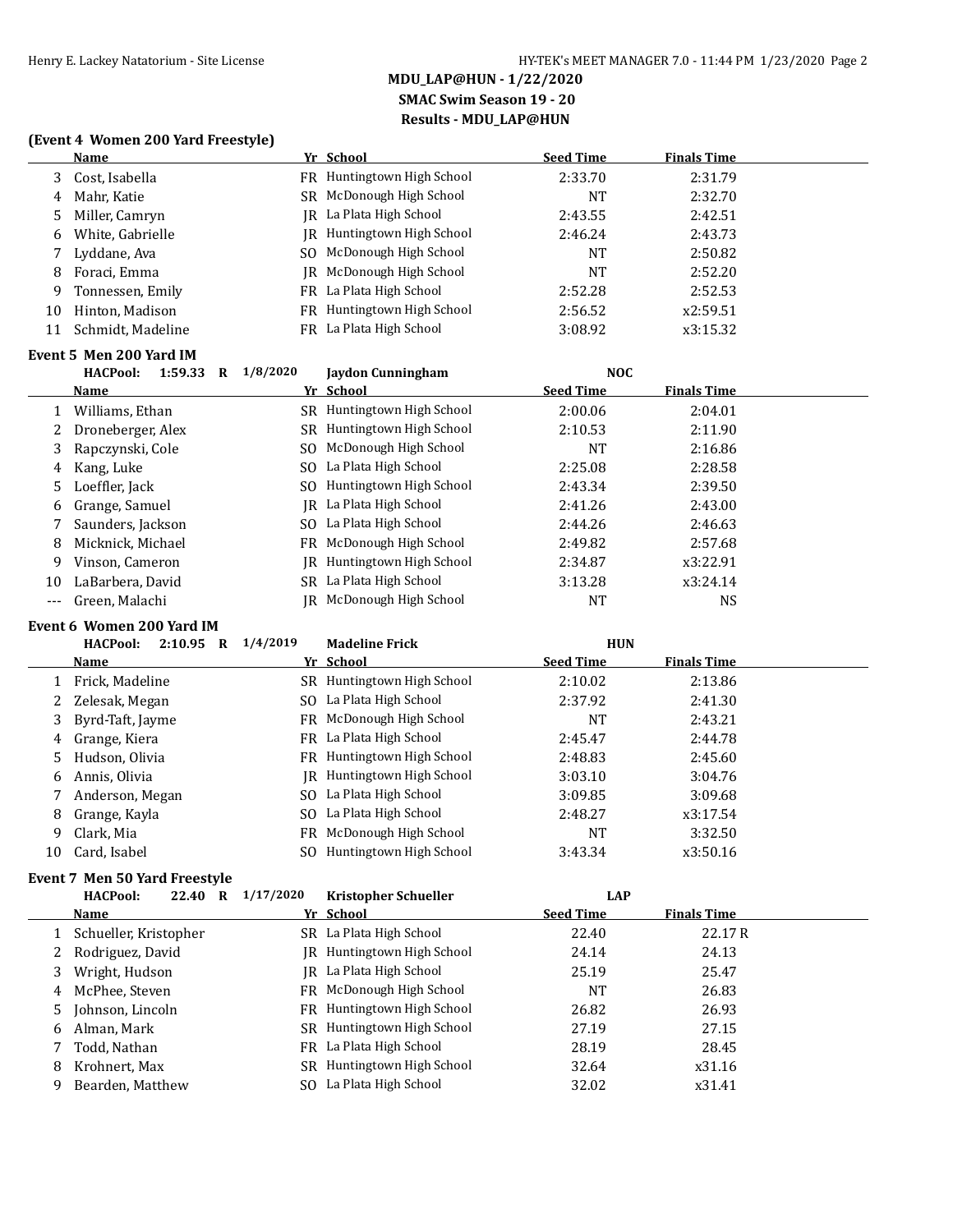### **(Event 7 Men 50 Yard Freestyle)**

|    | <b>Name</b>                            |                | Yr School                  | <b>Seed Time</b> | <b>Finals Time</b> |  |
|----|----------------------------------------|----------------|----------------------------|------------------|--------------------|--|
| 10 | Hall, Kameron                          |                | FR McDonough High School   | 33.57            | 33.71              |  |
| 11 | Lester, Cristhian                      |                | McDonough High School      | 36.41            | 39.20              |  |
|    | <b>Event 8 Women 50 Yard Freestyle</b> |                |                            |                  |                    |  |
|    | <b>HACPool:</b><br>24.95 R             | 1/17/2020      | <b>Meagan Schueller</b>    | <b>LAP</b>       |                    |  |
|    | Name                                   |                | Yr School                  | <b>Seed Time</b> | <b>Finals Time</b> |  |
| 1  | Schueller, Megan                       |                | SR La Plata High School    | 24.95            | 24.99              |  |
| 2  | Frick, Olivia                          |                | SO Huntingtown High School | 26.64            | 25.83              |  |
| 3  | French, Emma                           | SO.            | La Plata High School       | 27.26            | 27.81              |  |
| 4  | Hulvey, Reagan                         | SO.            | McDonough High School      | <b>NT</b>        | 28.56              |  |
| 5  | Maddox, Summer                         | SR.            | La Plata High School       | 28.05            | 29.04              |  |
| 6  | Hinton, Jasmine                        |                | SR Huntingtown High School | 29.95            | 31.16              |  |
|    | Munoz, Jenna                           |                | FR Huntingtown High School | 30.60            | 31.18              |  |
| 8  | Browning, Eileen                       | SO.            | McDonough High School      | <b>NT</b>        | 31.69              |  |
| 9  | Sherman, Gina                          |                | SR Huntingtown High School | 31.63            | x32.23             |  |
| 10 | Gleason, Morgan                        | SO.            | La Plata High School       | 33.86            | x33.36             |  |
| 11 | McClure, Madison                       | S <sub>O</sub> | McDonough High School      | 34.53            | 35.02              |  |
| 12 | Bennett, Paige                         | FR -           | McDonough High School      | 33.48            | x38.04             |  |
|    | Event 11 Men 100 Yard Butterfly        |                |                            |                  |                    |  |
|    | <b>HACPool:</b><br>54.71 R             | 1/18/2013      | <b>Ben Lawless</b>         | <b>NOC</b>       |                    |  |
|    | <b>Name</b>                            | Yr             | <b>School</b>              | <b>Seed Time</b> | <b>Finals Time</b> |  |
| 1  | Droneberger, Alex                      |                | SR Huntingtown High School | 56.02            | 57.00              |  |
| 2  | Rapczynski, Cole                       | SO.            | McDonough High School      | 1:01.61          | 1:00.94            |  |
| 3  | Kang, Luke                             | SO.            | La Plata High School       | 1:04.08          | 1:02.49            |  |
| 4  | Grange, Samuel                         | IR             | La Plata High School       | 1:08.71          | 1:09.96            |  |
| 5  | Johnson, Lincoln                       | FR.            | Huntingtown High School    | 1:12.72          | 1:12.16            |  |
| 6  | Loeffler, Jack                         | SO.            | Huntingtown High School    | 1:16.61          | 1:20.61            |  |
| 7  | Whitten, Evan                          |                | SO McDonough High School   | <b>NT</b>        | 1:26.87            |  |

|     | Whitten, Evan            | <b>SO</b> MCDONOUGH HIGH SCHOOL | IN L    | 1:40.07 |
|-----|--------------------------|---------------------------------|---------|---------|
|     | 8 LaBarbera, David       | SR La Plata High School         | 1:25.82 | 1:35.32 |
| --- | Nielsen, Kyle            | FR Huntingtown High School      | NT      | DQ      |
|     | Arms underwater recovery |                                 |         |         |
| --- | Whitt, Zachary           | FR McDonough High School        | 1:27.63 | DQ      |
|     | Arms underwater recovery |                                 |         |         |

#### **Event 12 Women 100 Yard Butterfly**

|                     | <b>HACPool:</b>     | 59.11 | R | 1/3/2020 | <b>Madeline Frick</b>      | <b>HUN</b>       |                    |  |
|---------------------|---------------------|-------|---|----------|----------------------------|------------------|--------------------|--|
|                     | <b>Name</b>         |       |   |          | Yr School                  | <b>Seed Time</b> | <b>Finals Time</b> |  |
|                     | Frick, Madeline     |       |   |          | SR Huntingtown High School | 59.11            | 1:00.56            |  |
|                     | Biehn, Emma         |       |   |          | SO Huntingtown High School | 1:02.93          | 1:02.94            |  |
| 3                   | Tompkins, Alexandra |       |   |          | JR McDonough High School   | 1:05.81          | 1:08.12            |  |
| 4                   | French, Emma        |       |   |          | SO La Plata High School    | 1:07.36          | 1:10.06            |  |
| 5                   | Thompson, Morgan    |       |   |          | JR La Plata High School    | 1:09.27          | 1:10.61            |  |
| 6                   | Hudson, Olivia      |       |   |          | FR Huntingtown High School | 1:17.61          | 1:18.73            |  |
|                     | Schmidt, Madeline   |       |   |          | FR La Plata High School    | <b>NT</b>        | 1:44.89            |  |
| 8                   | Clark, Mia          |       |   |          | FR McDonough High School   | 1:44.67          | 2:03.67            |  |
| $\qquad \qquad - -$ | Doster, Shylar      |       |   | IR       | Huntingtown High School    | NT               | DQ                 |  |
|                     | Alternating Kick    |       |   |          |                            |                  |                    |  |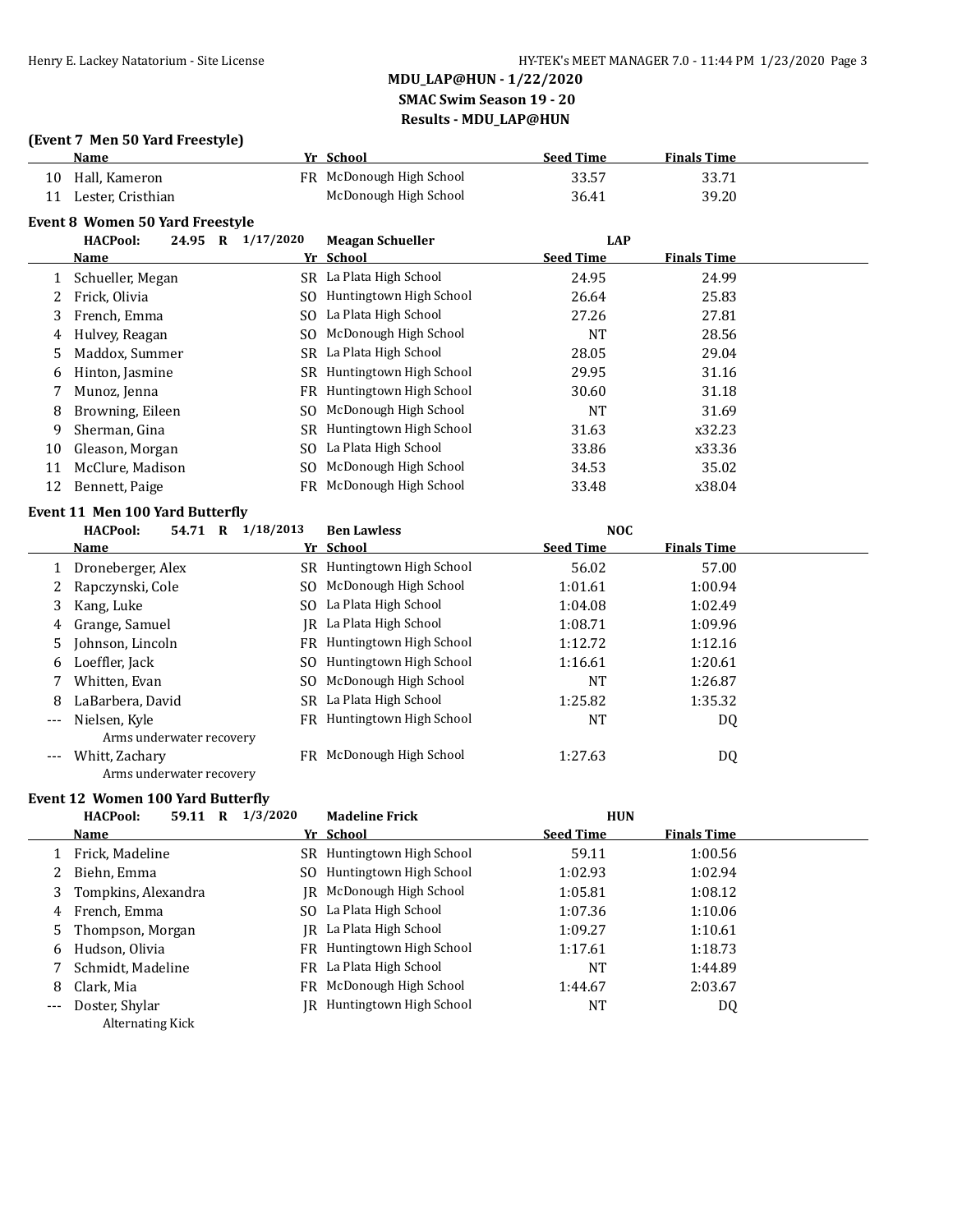### **Event 13 Men 100 Yard Freestyle**

|    | <b>HACPool:</b><br>48.01<br>$\bf R$ | 12/7/2013 | <b>Ben Lawless</b>      | <b>NOC</b>       |                    |  |
|----|-------------------------------------|-----------|-------------------------|------------------|--------------------|--|
|    | <b>Name</b>                         |           | Yr School               | <b>Seed Time</b> | <b>Finals Time</b> |  |
|    | Vienneau, Conor                     |           | SR La Plata High School | 48.67            | 50.00              |  |
| 2  | Rodriguez, David                    | IR        | Huntingtown High School | 54.51            | 53.98              |  |
| 3  | Thompkins, Dylan                    |           | SO La Plata High School | 57.16            | 55.78              |  |
| 4  | Moore, Michael                      | IR        | Huntingtown High School | 58.14            | 56.98              |  |
| 5  | Wright, Hudson                      |           | IR La Plata High School | 59.23            | 59.45              |  |
| 6  | Alman, Mark                         | SR        | Huntingtown High School | 1:01.65          | 1:02.74            |  |
|    | Thornton, Michael                   | FR.       | McDonough High School   | NT               | 1:06.03            |  |
| 8  | Micknick, Michael                   | FR        | McDonough High School   | 1:21.63          | 1:09.72            |  |
| 9  | Krohnert, Max                       | SR.       | Huntingtown High School | 1:13.91          | x1:13.40           |  |
| 10 | Vigneault, Alexander                | FR        | La Plata High School    | 1:25.25          | x1:18.76           |  |
| 11 | Spell, Kevin                        | FR        | McDonough High School   | 1:23.15          | 1:23.75            |  |
| 12 | Hall, Kameron                       | FR        | McDonough High School   | NT               | x1:24.90           |  |

#### **Event 14 Women 100 Yard Freestyle**

|    | IVCHL 17 - WOMCH 100-IGIU I I CCIIVIC |           |                            |                  |                    |  |
|----|---------------------------------------|-----------|----------------------------|------------------|--------------------|--|
|    | <b>HACPool:</b><br>54.35 R            | 1/22/2018 | <b>Havley Newton</b>       | <b>LEO</b>       |                    |  |
|    | Name                                  |           | Yr School                  | <b>Seed Time</b> | <b>Finals Time</b> |  |
|    | Schueller, Megan                      |           | SR La Plata High School    | 57.20            | 56.33              |  |
|    | Rogers, Alivia                        | IR        | Huntingtown High School    | 59.89            | 59.05              |  |
| 3. | Maddox, Summer                        |           | SR La Plata High School    | 1:04.91          | 1:05.08            |  |
| 4  | Atkins, Jadyn                         | FR        | Huntingtown High School    | 1:05.62          | 1:06.34            |  |
| 5. | Hinton, Jasmine                       |           | SR Huntingtown High School | 1:08.09          | 1:10.36            |  |
| 6  | Collins, Summer                       | SO.       | La Plata High School       | 1:11.93          | 1:13.59            |  |
|    | Hinton, Madison                       |           | FR Huntingtown High School | 1:17.96          | x1:19.14           |  |
| 8  | McClure, Madison                      | SO.       | McDonough High School      | <b>NT</b>        | 1:20.06            |  |
| 9  | Bennett, Paige                        |           | FR McDonough High School   | <b>NT</b>        | 1:26.81            |  |
| 10 | Taylor, Taylynn                       | FR        | La Plata High School       | NT               | x1:27.27           |  |
| 11 | Catena, Mackenzie                     | SO.       | McDonough High School      | 1:32.60          | 1:30.83            |  |
| 12 | Wade, Haley                           | IR        | McDonough High School      | 1:42.13          | x1:42.96           |  |

#### **Event 15 Men 500 Yard Freestyle**

|   | 4:35.53 R<br><b>HACPool:</b> | 1/31/2014<br><b>Ben Lawless</b> | <b>NOC</b>                             |  |
|---|------------------------------|---------------------------------|----------------------------------------|--|
|   | <b>Name</b>                  | Yr School                       | <b>Seed Time</b><br><b>Finals Time</b> |  |
|   | Williams, Ethan              | Huntingtown High School<br>SR.  | 4:55.76<br>4:58.34                     |  |
|   | Romero, Matthew              | IR La Plata High School         | 5:53.57<br>6:06.76                     |  |
| 3 | Bard, John                   | SO La Plata High School         | 6:59.83<br>6:54.60                     |  |
|   | 4 Mitchell, Maxwell          | JR McDonough High School        | 7:05.13<br>6:59.53                     |  |
|   | 5 Shuff, CI                  | SO McDonough High School        | 6:59.93<br>NT                          |  |
|   | 6 Krenik, Micah              | Huntingtown High School<br>SO.  | 6:25.19<br>7:09.15                     |  |

#### **Event 16 Women 500 Yard Freestyle**

|    | 5:22.00 R<br><b>HACPool:</b> | 1/22/2018 | <b>Nelle Ray</b>           | <b>LEO</b>       |                    |
|----|------------------------------|-----------|----------------------------|------------------|--------------------|
|    | Name                         |           | Yr School                  | <b>Seed Time</b> | <b>Finals Time</b> |
|    | 1 Cupples, Kaeleigh          |           | FR La Plata High School    | NT               | 5:43.37            |
|    | 2 Schmidt, Gabrielle         |           | SO Huntingtown High School | 5:43.86          | 5:45.31            |
|    | Grange, Kiera                |           | FR La Plata High School    | 6:40.66          | 6:45.23            |
| 4  | Mahr. Katie                  |           | SR McDonough High School   | 6:55.71          | 7:02.22            |
|    | White, Gabrielle             |           | IR Huntingtown High School | 7:38.73          | 7:36.65            |
| b. | Golden, Iris                 |           | JR McDonough High School   | NT               | 8:03.45            |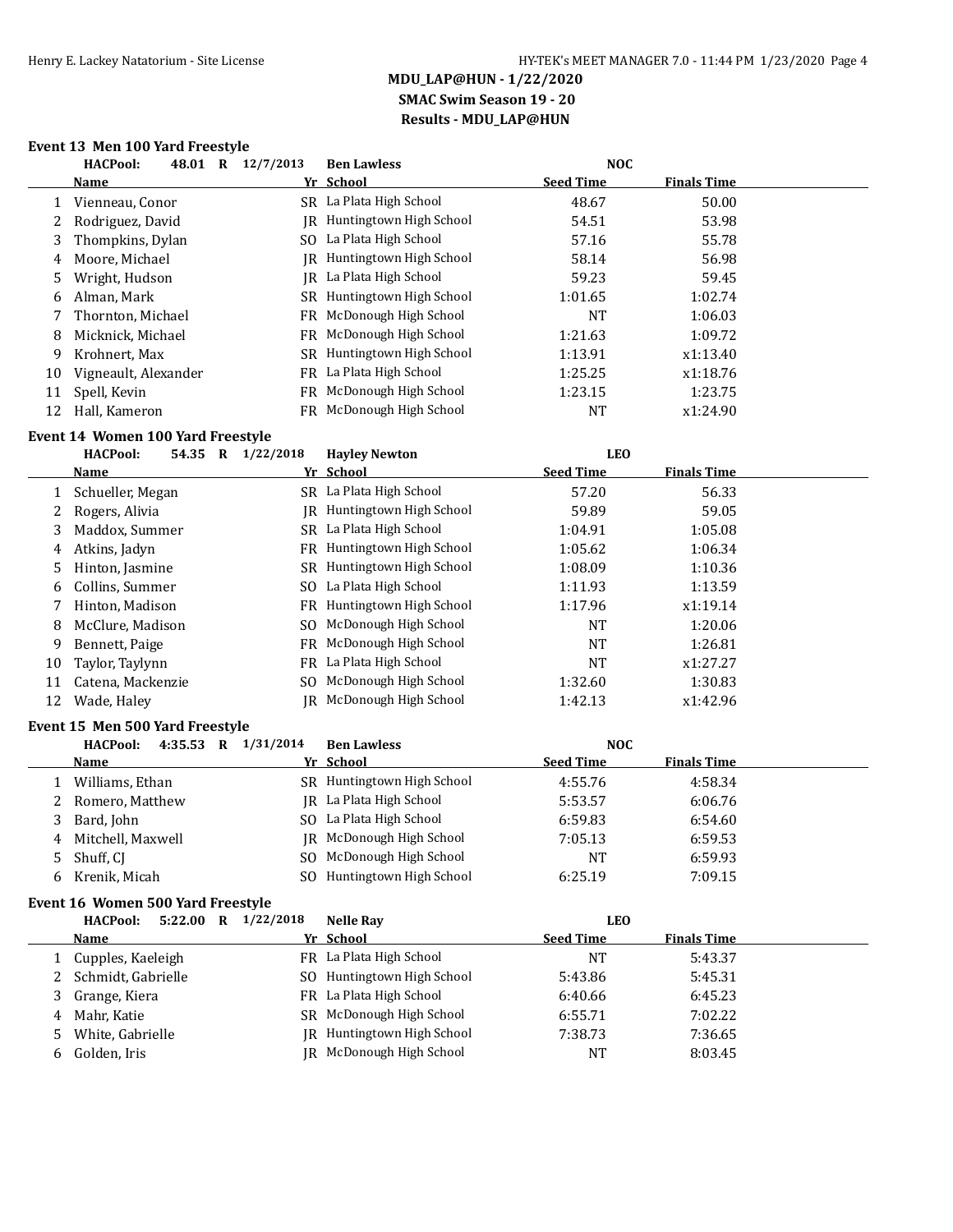## **Event 17 Men 200 Yard Freestyle Relay**

|                      | 1:33.16 R 1/18/2013<br><b>HACPool:</b>                                          | <b>Northern High School</b>                  | <b>NOC</b>              |                             |
|----------------------|---------------------------------------------------------------------------------|----------------------------------------------|-------------------------|-----------------------------|
|                      |                                                                                 | N Goszkowicz, K Horak, T Cranford, B Lawless |                         |                             |
|                      | <b>Team</b>                                                                     | <b>Relay</b>                                 | <b>Seed Time</b>        | <b>Finals Time</b>          |
|                      | 1 La Plata High School                                                          | A                                            | 1:33.62                 | 1:34.35                     |
|                      | 1) Vienneau, Conor SR                                                           | 2) Wright, Hudson JR                         | 3) Thompkins, Dylan SO  | 4) Schueller, Kristopher SR |
| 2                    | McDonough High School                                                           | A                                            | 1:44.26                 | 1:44.89                     |
|                      | 1) Ferriter, Brady SR                                                           | 2) Plummer, Faris SR                         | 3) McPhee, Steven FR    | 4) Rapczynski, Cole SO      |
|                      | 3 La Plata High School                                                          | B                                            | <b>NT</b>               | 1:45.86                     |
|                      | 1) Kang, Luke SO                                                                | 2) Todd, Nathan FR                           | 3) Romero, Matthew JR   | 4) Grange, Samuel JR        |
|                      | 4 Huntingtown High School                                                       | A                                            | 1:44.44                 | 1:47.48                     |
|                      | 1) Smith, Jared SR                                                              | 2) Alman, Mark SR                            | 3) Johnson, Lincoln FR  | 4) Hance, Tyler SR          |
| 5.                   | McDonough High School                                                           | B                                            | <b>NT</b>               | 2:01.86                     |
|                      | 1) Whitt, Zachary FR                                                            | 2) Salley, Demetrius SR                      | 3) Arnold, Joey SO      | 4) Green, Malachi JR        |
| 6                    | Huntingtown High School                                                         | B                                            | <b>NT</b>               | 2:07.65                     |
|                      | 1) Cox, Garrett SO                                                              | 2) Schuler, Quinn FR                         | 3) Nielsen, Kyle FR     | 4) Krenik, Micah SO         |
|                      | Event 18 Women 200 Yard Freestyle Relay                                         |                                              |                         |                             |
|                      | <b>HACPool:</b><br>1:46.15 R 1/17/2020                                          | <b>Leonardtown High School</b>               | <b>LEO</b>              |                             |
|                      |                                                                                 | S Hotz, N Ray, A Duke, G Bonds               |                         |                             |
|                      | Team                                                                            | <b>Relay</b>                                 | <b>Seed Time</b>        | <b>Finals Time</b>          |
|                      | 1 La Plata High School                                                          | $\overline{A}$                               | 1:46.73                 | 1:47.90                     |
|                      | 1) French, Emma SO                                                              | 2) Maddox, Summer SR                         | 3) Cupples, Kaeleigh FR | 4) Schueller, Megan SR      |
| 2                    | McDonough High School                                                           | $\mathbf{A}$                                 | 1:52.10                 | 1:54.24                     |
|                      | 1) Byrd-Taft, Jayme FR                                                          | 2) Hulvey, Reagan SO                         | 3) Mahr, Katie SR       | 4) Tompkins, Alexandra JR   |
| 3                    | Huntingtown High School                                                         | A                                            | 1:47.99                 | 2:06.30                     |
|                      | 1) Cost, Isabella FR                                                            | 2) Munoz, Jenna FR                           | 3) Atkins, Jadyn FR     | 4) Hinton, Jasmine SR       |
| 4                    | Huntingtown High School                                                         | B                                            | <b>NT</b>               | 2:10.53                     |
|                      | 1) Sherman, Gina SR                                                             | 2) Cole, Olivia SR                           | 3) White, Gabrielle JR  | 4) Boley, Angela JR         |
| 5.                   | La Plata High School                                                            | B                                            | <b>NT</b>               | 2:14.95                     |
|                      | 1) McCowan, Jenna FR                                                            | 2) Gleason, Morgan SO                        | 3) Anderson, Megan SO   | 4) Anderson, Erica FR       |
| 6                    | McDonough High School                                                           | B                                            | <b>NT</b>               | 2:31.66                     |
|                      | 1) Catena, Mackenzie SO                                                         | 2) Clark, Mia FR                             | 3) Bennett, Paige FR    | 4) McClure, Madison SO      |
|                      |                                                                                 |                                              |                         |                             |
|                      | <b>Event 19 Men 100 Yard Backstroke</b><br>53.58 R 1/21/2015<br><b>HACPool:</b> | <b>Chris Kahl</b>                            | <b>PTX</b>              |                             |
|                      | Name                                                                            | Yr School                                    | <b>Seed Time</b>        | <b>Finals Time</b>          |
|                      |                                                                                 | SR La Plata High School                      |                         |                             |
| 1                    | Vienneau, Conor                                                                 | IR Huntingtown High School                   | 56.16                   | 56.27                       |
| 2                    | Moore, Michael                                                                  |                                              | 1:08.54                 | 1:08.33                     |
| 3                    | Mitchell, Maxwell                                                               | JR McDonough High School                     | 1:15.19                 | 1:13.49                     |
| 4                    | Saunders, Jackson                                                               | SO La Plata High School                      | 1:17.68                 | 1:19.76                     |
| 5                    | Plummer, Faris                                                                  | SR McDonough High School                     | 1:28.12                 | 1:20.25                     |
| 6                    | Vinson, Cameron                                                                 | JR Huntingtown High School                   | 1:25.80                 | 1:28.45                     |
| 7                    | Arias, Christian                                                                | FR Huntingtown High School                   | 1:30.91                 | 1:29.70                     |
| 8                    | Taylor, Todd                                                                    | FR La Plata High School                      | 1:40.99                 | 1:33.33                     |
| 9                    | Spell, Kevin                                                                    | FR McDonough High School                     | NT                      | 1:35.92                     |
| 10                   | Whitt, Zachary                                                                  | FR McDonough High School                     | 1:26.55                 | x1:40.23                    |
| 11                   | Schuler, Quinn                                                                  | FR Huntingtown High School                   | 1:50.34                 | x1:42.23                    |
| $\scriptstyle\cdots$ | Vigneault, Alexander                                                            | FR La Plata High School                      | 1:58.18                 | DQ                          |
|                      | Event 20 Women 100 Yard Backstroke                                              |                                              |                         |                             |
|                      | 59.92 R 1/8/2020<br><b>HACPool:</b>                                             | Alexia Zaidi                                 | <b>NOC</b>              |                             |
|                      | <u>Name</u>                                                                     | Yr School                                    | <b>Seed Time</b>        | <b>Finals Time</b>          |
| 1                    | Schmidt, Gabrielle                                                              | SO Huntingtown High School                   | 1:06.79                 | 1:08.02                     |
|                      |                                                                                 |                                              |                         |                             |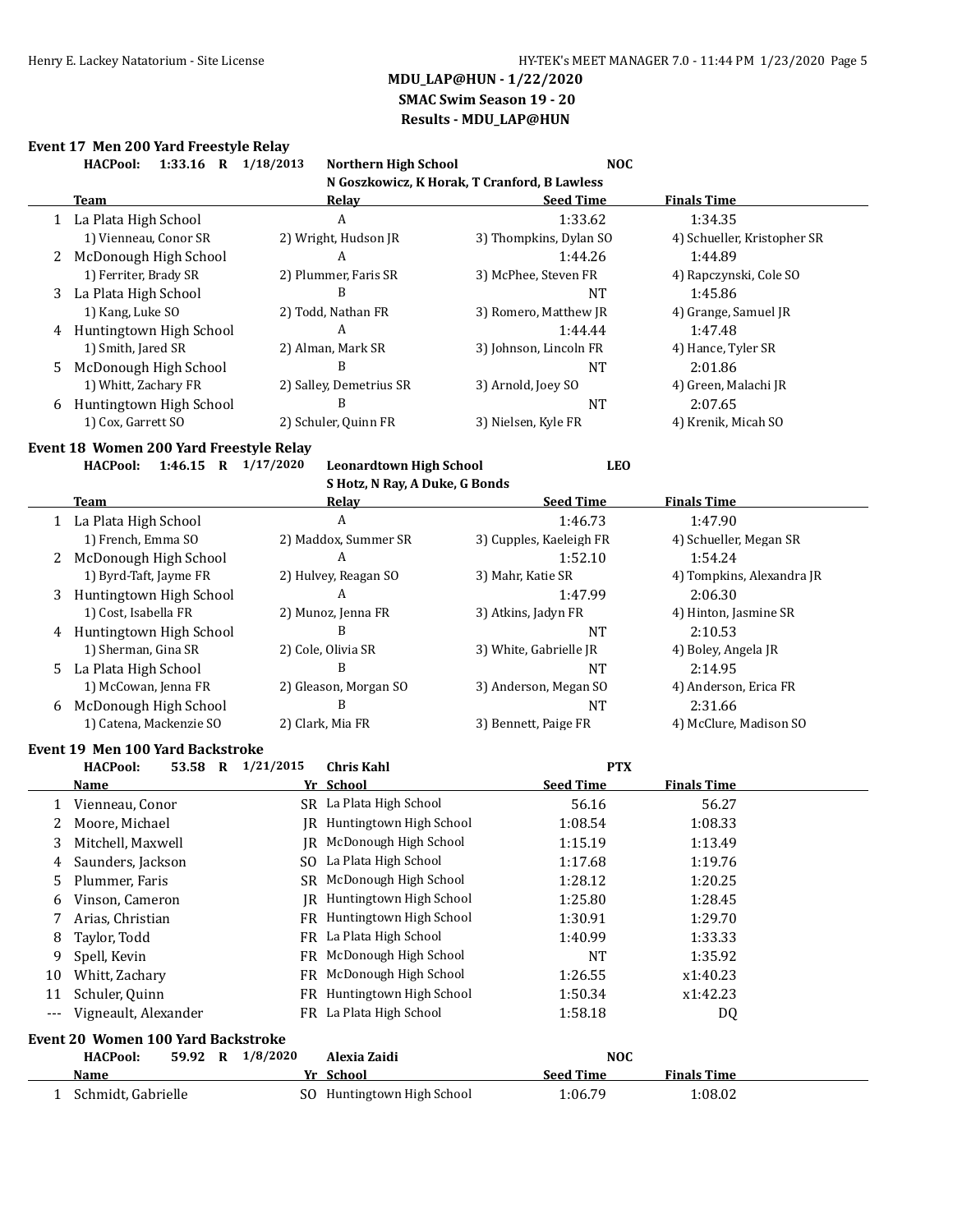#### **(Event 20 Women 100 Yard Backstroke)**

|     | <b>Name</b>                                 |                        | Yr School                   | <b>Seed Time</b> | <b>Finals Time</b> |  |
|-----|---------------------------------------------|------------------------|-----------------------------|------------------|--------------------|--|
| 2   | Thompson, Morgan                            |                        | JR La Plata High School     | 1:11.53          | 1:10.75            |  |
| 3   | Byrd-Taft, Jayme                            |                        | FR McDonough High School    | 1:16.44          | 1:15.99            |  |
| 4   | Cost, Isabella                              |                        | FR Huntingtown High School  | 1:18.36          | 1:16.90            |  |
| 5   | Munoz, Jenna                                |                        | FR Huntingtown High School  | 1:24.11          | 1:17.27            |  |
| 6   | Leonard, Kayla                              |                        | SR La Plata High School     | 1:21.06          | 1:21.55            |  |
| 7   | Boley, Angela                               | IR.                    | Huntingtown High School     | 1:30.30          | x1:26.08           |  |
| 8   | Grange, Kayla                               |                        | SO La Plata High School     | 1:28.42          | 1:30.69            |  |
| 9   | Anderson, Megan                             | SO.                    | La Plata High School        | 1:27.37          | x1:32.47           |  |
| 10  | Wade, Haley                                 | <b>IR</b>              | McDonough High School       | <b>NT</b>        | 2:04.55            |  |
| --- | Lyddane, Ava                                | SO.                    | McDonough High School       | 1:28.53          | DQ                 |  |
|     | <b>Event 21 Men 100 Yard Breaststroke</b>   |                        |                             |                  |                    |  |
|     | 1:00.60 R $1/17/2020$<br><b>HACPool:</b>    |                        | <b>Kristopher Schueller</b> | <b>LAP</b>       |                    |  |
|     | Name                                        |                        | Yr School                   | <b>Seed Time</b> | <b>Finals Time</b> |  |
| 1   | Schueller, Kristopher                       |                        | SR La Plata High School     | 58.88            | 1:00.73            |  |
| 2   | Smith, Jared                                |                        | SR Huntingtown High School  | 1:10.66          | 1:11.54            |  |
| 3   | Hance, Tyler                                |                        | SR Huntingtown High School  | 1:12.81          | 1:13.76            |  |
| 4   | Cox, Garrett                                | S <sub>O</sub>         | Huntingtown High School     | 1:18.61          | 1:18.43            |  |
| 5   | McPhee, Steven                              | FR                     | McDonough High School       | 1:18.59          | 1:19.99            |  |
| 6   | Valentine, Eric                             | SO.                    | La Plata High School        | 1:23.50          | 1:24.64            |  |
| 7   | Todd, Nathan                                |                        | FR La Plata High School     | 1:26.98          | 1:27.80            |  |
| 8   | Shuff, CJ                                   | SO.                    | McDonough High School       | <b>NT</b>        | 1:29.34            |  |
| 9   | Freeman, Dylan                              |                        | FR Huntingtown High School  | <b>NT</b>        | x1:32.10           |  |
| 10  | Thornton, Michael                           | <b>FR</b>              | McDonough High School       | <b>NT</b>        | 1:36.86            |  |
|     | <b>Event 22 Women 100 Yard Breaststroke</b> |                        |                             |                  |                    |  |
|     | <b>HACPool:</b>                             | 1:08.26 R $12/12/2018$ | <b>Olivia Frick</b>         | <b>HUN</b>       |                    |  |
|     | <b>Name</b>                                 |                        | Yr School                   | <b>Seed Time</b> | <b>Finals Time</b> |  |
| 1   | Tompkins, Alexandra                         |                        | JR McDonough High School    | 1:08.55          | 1:09.09            |  |
| 2   | Frick, Olivia                               |                        | SO Huntingtown High School  | 1:08.98          | 1:09.55            |  |
| 3   | Rogers, Alivia                              |                        | JR Huntingtown High School  | 1:15.17          | 1:17.80            |  |
| 4   | Zelesak, Megan                              | SO.                    | La Plata High School        | 1:16.13          | 1:17.93            |  |
| 5   | Atkins, Jadyn                               |                        | FR Huntingtown High School  | 1:18.41          | 1:21.02            |  |

| 12 | Bragunier, Devon                      | FR La Plata High School                      | 1:52.42                | x1:50.54               |  |  |  |  |
|----|---------------------------------------|----------------------------------------------|------------------------|------------------------|--|--|--|--|
|    | Event 23 Men 400 Yard Freestyle Relay |                                              |                        |                        |  |  |  |  |
|    | <b>HACPool:</b><br>3:27.75<br>R       | 2/1/2013<br>Northern High School             | NOC.                   |                        |  |  |  |  |
|    |                                       | T Cranford, N Goszkowicz, K Horak, B Lawless |                        |                        |  |  |  |  |
|    | <b>Team</b>                           | Relay                                        | <b>Seed Time</b>       | <b>Finals Time</b>     |  |  |  |  |
|    | Huntingtown High School               | A                                            | 3:26.90                | 3:41.17                |  |  |  |  |
|    | 1) Droneberger, Alex SR               | 2) Moore, Michael JR                         | 3) Rodriguez, David JR | 4) Williams, Ethan SR  |  |  |  |  |
|    | La Plata High School                  | A                                            | 3:57.15                | 4:05.81                |  |  |  |  |
|    | 1) Romero, Matthew JR                 | 2) Bard, John SO                             | 3) Grange, Samuel JR   | 4) Thompkins, Dylan SO |  |  |  |  |
| 3  | Huntingtown High School               | B                                            | NT                     | 4:23.46                |  |  |  |  |
|    | 1) Loeffler, Jack SO                  | 2) Freeman, Dylan FR                         | 3) Cox, Garrett SO     | 4) Alman, Mark SR      |  |  |  |  |

6 Miller, Camryn JR La Plata High School 1:23.69 1:26.44 7 Hinton, Megan **FR** Huntingtown High School 1:33.80 x1:33.07 8 Browning, Eileen SO McDonough High School 1:31.46 1:33.20 9 Hulvey, Reagan SO McDonough High School NT 1:35.03 10 McCowan, Jenna **FR** La Plata High School 1:36.65 1:37.06 11 Catena, Mackenzie SO McDonough High School 1:39.72 x1:40.52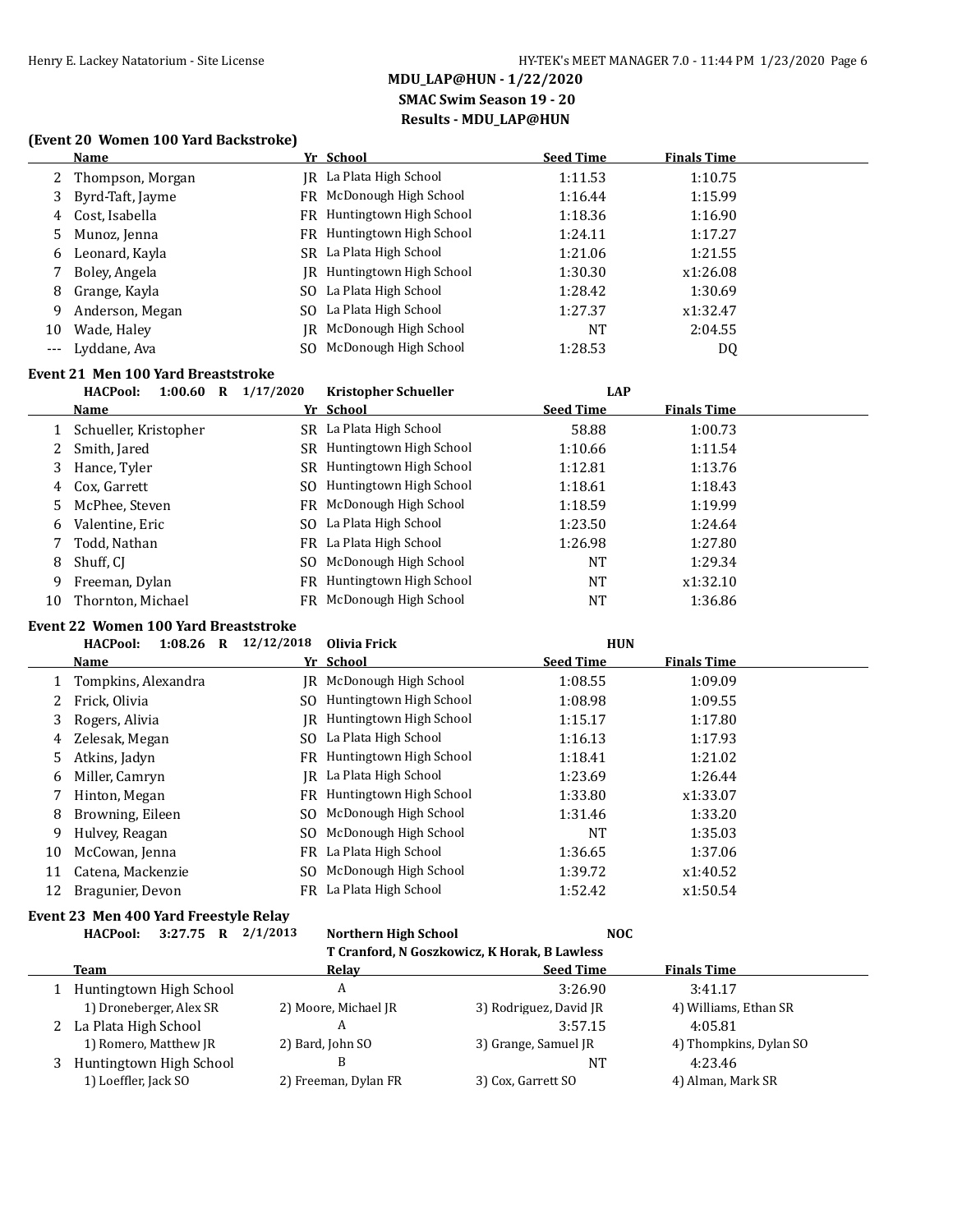## **MDU\_LAP@HUN - 1/22/2020 SMAC Swim Season 19 - 20**

**Results - MDU\_LAP@HUN**

### **(Event 23 Men 400 Yard Freestyle Relay)**

| Team                    | Relav                   | <b>Seed Time</b>        | <b>Finals Time</b>         |
|-------------------------|-------------------------|-------------------------|----------------------------|
| 4 McDonough High School |                         | 4:32.03                 | 4:27.02                    |
| 1) Green, Malachi JR    | 2) Shuff, CJ SO         | 3) Micknick, Michael FR | 4) Ferriter, Brady SR      |
| 5 McDonough High School |                         | NT                      | 4:50.95                    |
| 1) Thornton, Michael FR | 2) Mitchell, Maxwell JR | 3) Salley, Demetrius SR | 4) Whitten, Evan SO        |
| 6 La Plata High School  |                         | NT                      | 4:54.67                    |
| 1) Saunders, Jackson SO | 2) Valentine, Eric SO   | 3) Taylor, Todd FR      | 4) Vigneault, Alexander FR |

### **Event 24 Women 400 Yard Freestyle Relay**

| <b>HACPool:</b> | 3:47.97 |  | 1/22/2018 |
|-----------------|---------|--|-----------|
|-----------------|---------|--|-----------|

**Hackbook: LEO**<br> **Silota K.N.8.91 Box: H.Novitor** 

| S Hotz, K Ng, N Ray, H Newton |                         |                         |                        |                          |  |
|-------------------------------|-------------------------|-------------------------|------------------------|--------------------------|--|
|                               | Team                    | Relay                   | <b>Seed Time</b>       | <b>Finals Time</b>       |  |
|                               | Huntingtown High School | A                       | 3:48.77                | 3:56.60                  |  |
|                               | 1) Biehn, Emma SO       | 2) Rogers, Alivia JR    | 3) Frick, Olivia SO    | 4) Frick, Madeline SR    |  |
|                               | 2 La Plata High School  | А                       | 4:04.59                | 4:16.79                  |  |
|                               | 1) Cupples, Kaeleigh FR | 2) Maddox, Summer SR    | 3) Thompson, Morgan JR | 4) Zelesak, Megan SO     |  |
| 3                             | Huntingtown High School | B                       | NT                     | 4:31.82                  |  |
|                               | 1) Cost, Isabella FR    | 2) Cole, Olivia SR      | 3) Hudson, Olivia FR   | 4) Schmidt, Gabrielle SO |  |
|                               | 4 La Plata High School  | B                       | NT                     | 5:03.44                  |  |
|                               | 1) Grange, Kiera FR     | 2) Collins, Summer SO   | 3) Leonard, Kayla SR   | 4) Miller, Camryn JR     |  |
| 5.                            | McDonough High School   | A                       | 4:50.17                | 5:14.64                  |  |
|                               | 1) Browning, Eileen SO  | 2) Golden, Iris JR      | 3) Foraci, Emma JR     | 4) Lyddane, Ava SO       |  |
| 6                             | McDonough High School   | B                       | <b>NT</b>              | 6:13.22                  |  |
|                               | 1) Clark, Mia FR        | 2) Catena, Mackenzie SO | 3) Wade, Haley JR      | 4) McClure, Madison SO   |  |